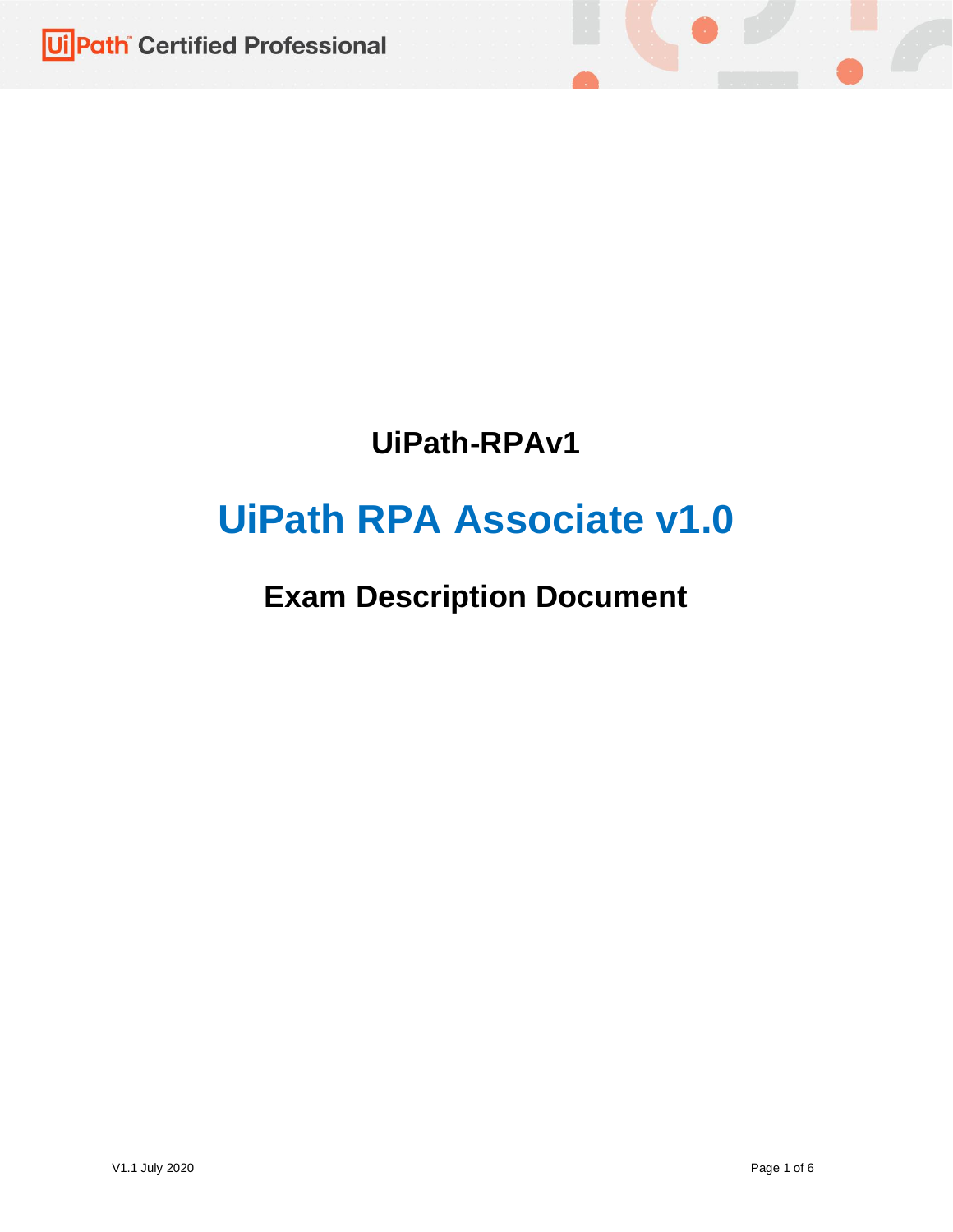## **Ui Path** Certified Professional

| <b>INTRODUCTION</b>                                                                                                                                                                                                                                                                                             | 2                                    |
|-----------------------------------------------------------------------------------------------------------------------------------------------------------------------------------------------------------------------------------------------------------------------------------------------------------------|--------------------------------------|
| <b>TARGET AUDIENCE</b>                                                                                                                                                                                                                                                                                          | 3                                    |
| Minimally Qualified Candidate                                                                                                                                                                                                                                                                                   | 3                                    |
| <b>PRODUCTS</b>                                                                                                                                                                                                                                                                                                 | 3                                    |
| <b>EXAM DOMAINS/EXAM SECTIONS</b>                                                                                                                                                                                                                                                                               | 3                                    |
| <b>EXAM TOPICS</b>                                                                                                                                                                                                                                                                                              | 4                                    |
| Robotic Process Automation (RPA) Fundamentals<br><b>UiPath Studio Overview</b><br>UiPath Studio - Variables and Arguments<br>UiPath Studio - Selectors<br>UiPath Studio - Control Flow<br>UiPath Studio - Data Manipulation<br>UiPath Automation Concepts and Techniques<br><b>UiPath Orchestrator Overview</b> | 4<br>4<br>4<br>4<br>4<br>5<br>5<br>5 |
| <b>ENVIRONMENTS, APPLICATIONS, AND/OR TOOLS</b>                                                                                                                                                                                                                                                                 | 5                                    |
| RECOMMENDED TRAINING, ON-THE-JOB, AND HANDS-ON EXPERIENCE                                                                                                                                                                                                                                                       | 5                                    |
| Recommended Exam Preparation                                                                                                                                                                                                                                                                                    | 6                                    |
| <b>EXAM DETAILS</b>                                                                                                                                                                                                                                                                                             | 6                                    |

#### <span id="page-1-0"></span>**IMPORTANT ALERT**

We are continuously monitoring Internet activities for any signs of cheating or misguided information. We are aware that there are a large number of websites who are **selling fake exams** and charging substantial prices for them. We will take immediate action if we find that the real exams have been compromised. **Please do not spend money or rely on such cheat sites.**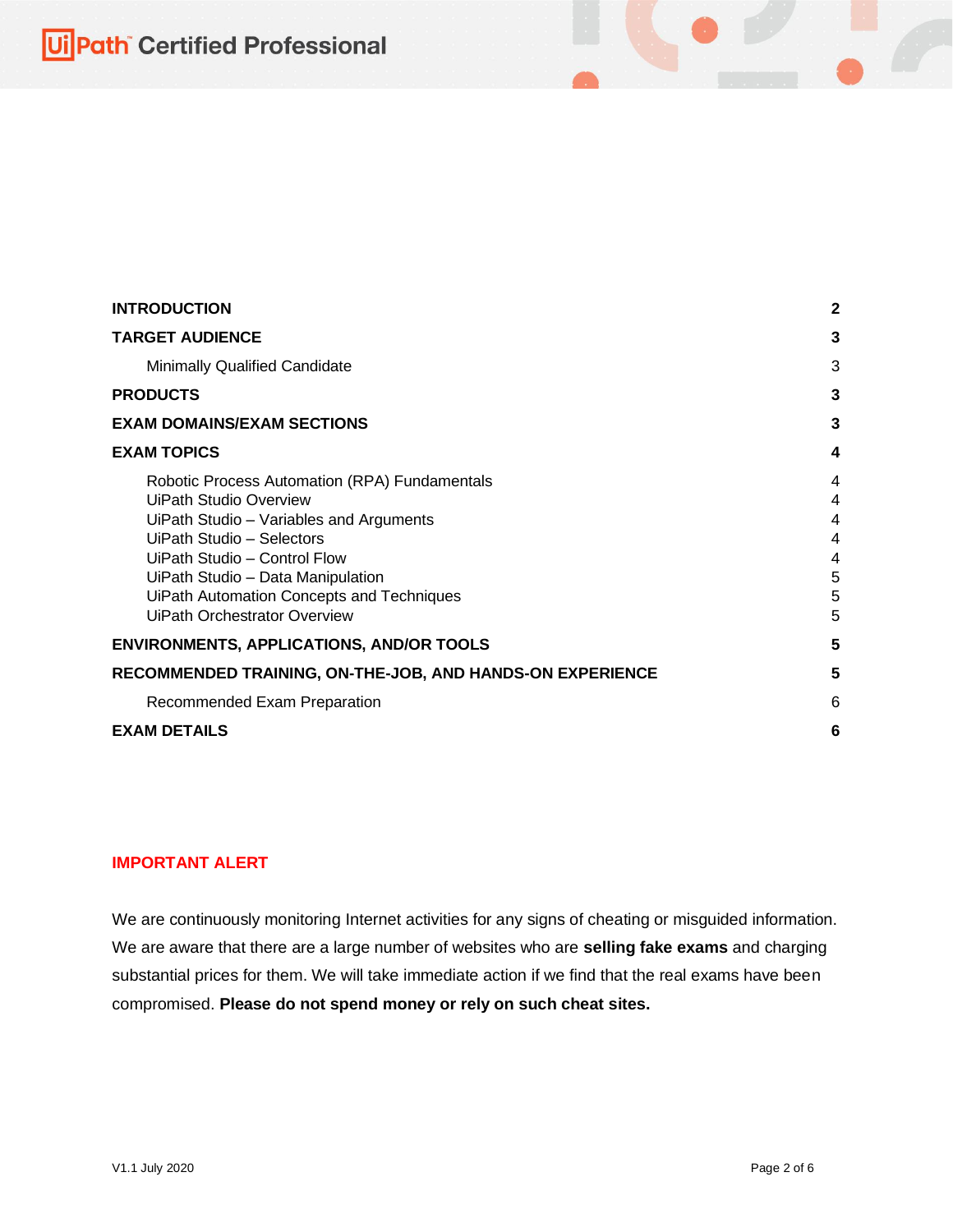## **Introduction**

The UiPath Certified RPA Associate (UiRPA) is expected to be able to (1) independently design and develop simple RPA solutions or (2) be a productive member of an automation team led by an experienced RPA Developer responsible for developing complex solutions using UiPath technologies.

This exam assesses knowledge and skills related to problem solving, process identification, and building **simple** automation solutions with UiPath platform components such as UiPath Studio, Robots, and Orchestrator.

UiRPA is the first step for professionals who want to build and assess their knowledge and skills towards their journey to become an Advanced RPA Developer, Solution Architect or RPA Architect.

## <span id="page-2-0"></span>**Target Audience**

The target audience for the UiPath RPA Associate v1.0 Exam include all technical and semitechnical roles such as:

- Junior RPA Developers
- RPA Developers
- Solution Architects
- Business Analysts
- System Administrators
- College/University Students and/or Graduates
- UiPath and Partner Employees in roles such as Pre-Sales, Services, Support, etc.

#### <span id="page-2-1"></span>**Minimally Qualified Candidate**

The Minimally Qualified Candidate (MQC) is an individual with the following:

- No prior experience with Robotic Process Automation (RPA); however, the MQC has taken and completed UiPath RPA Developer foundational training from UiPath, its authorized partners, Academic Alliance institutions or other sources which satisfy learning for subjects being tested
- 3 6 months' experience

### <span id="page-2-2"></span>**Products**

Products covered on the exam include:

- UiPath Studio version 2019.4
- UiPath Robots version 2019.4
- UiPath Orchestrator version 2019.4

### <span id="page-2-3"></span>**Exam Domains/Exam Sections**

The UiPath RPA Associate v1.0 Exam contains the following exam sections:

- Robotic Process Automation (RPA) Fundamentals
- UiPath Studio Overview
- UiPath Studio Variables and Arguments
- UiPath Studio Selectors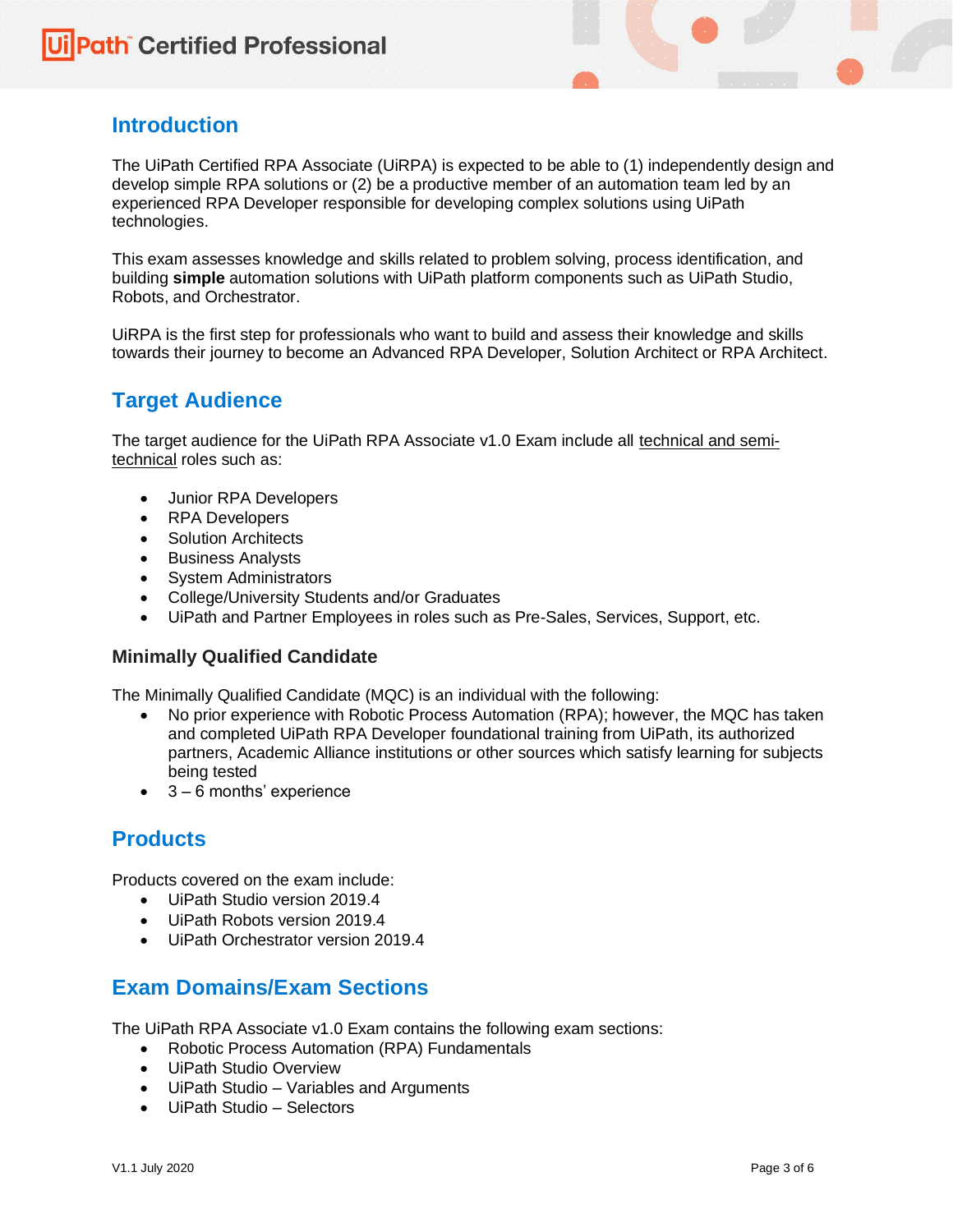## **Ui Path Certified Professional**

- UiPath Studio Control Flow
- UiPath Studio Data Manipulation
- UiPath Automation Concepts and Techniques
- UiPath Orchestrator Overview

## <span id="page-3-0"></span>**Exam Topics**

Tasks performed by the Minimally Qualified Candidate:

#### <span id="page-3-1"></span>**Robotic Process Automation (RPA) Fundamentals**

- Identify sample use cases that describes the processes and workloads that can be automated
- Identify and describe the different types of robots, i.e., attended versus unattended robots
- Explain the functionality of the various UiPath products, i.e., Studio, Robots, and **Orchestrator**
- Differentiate between the UiPath Studio Community Edition versus the Enterprise Edition

#### <span id="page-3-2"></span>**UiPath Studio Overview**

- Understand and explain the automation debug functions and usage such as Breakpoints
- Identify and describe how to use Manage Packages
- Explain the significance of connecting an automation project to the version control solution

#### <span id="page-3-3"></span>**UiPath Studio – Variables and Arguments**

- Identify the different variable types available in the UiPath Studio Variables panel
- Explain how variables are used, managed, and the best practice for using the variable scope in the UiPath Studio Variables panel
- Describe the difference between using variables versus using arguments
- Explain how arguments are used, managed, and the best practice for using the argument direction in the UiPath Studio Arguments panel

#### <span id="page-3-4"></span>**UiPath Studio – Selectors**

- Identify, describe, and demonstrate how dynamic versus static selectors are used
- Identify and describe how partial versus full selectors are used
- Identify and describe how and when to use Anchors
- Demonstrate the use of UI Explorer to modify selectors
- Demonstrate the use a reliable selector

#### <span id="page-3-5"></span>**UiPath Studio – Control Flow**

- Explain how to use control flow activities, workflow types such as sequences and flowcharts, and their functions
- Identify and describe the various control flow activities such as If, Switch, Break, Parallel, While, etc.
- Explain the importance of error handling and how it can be implemented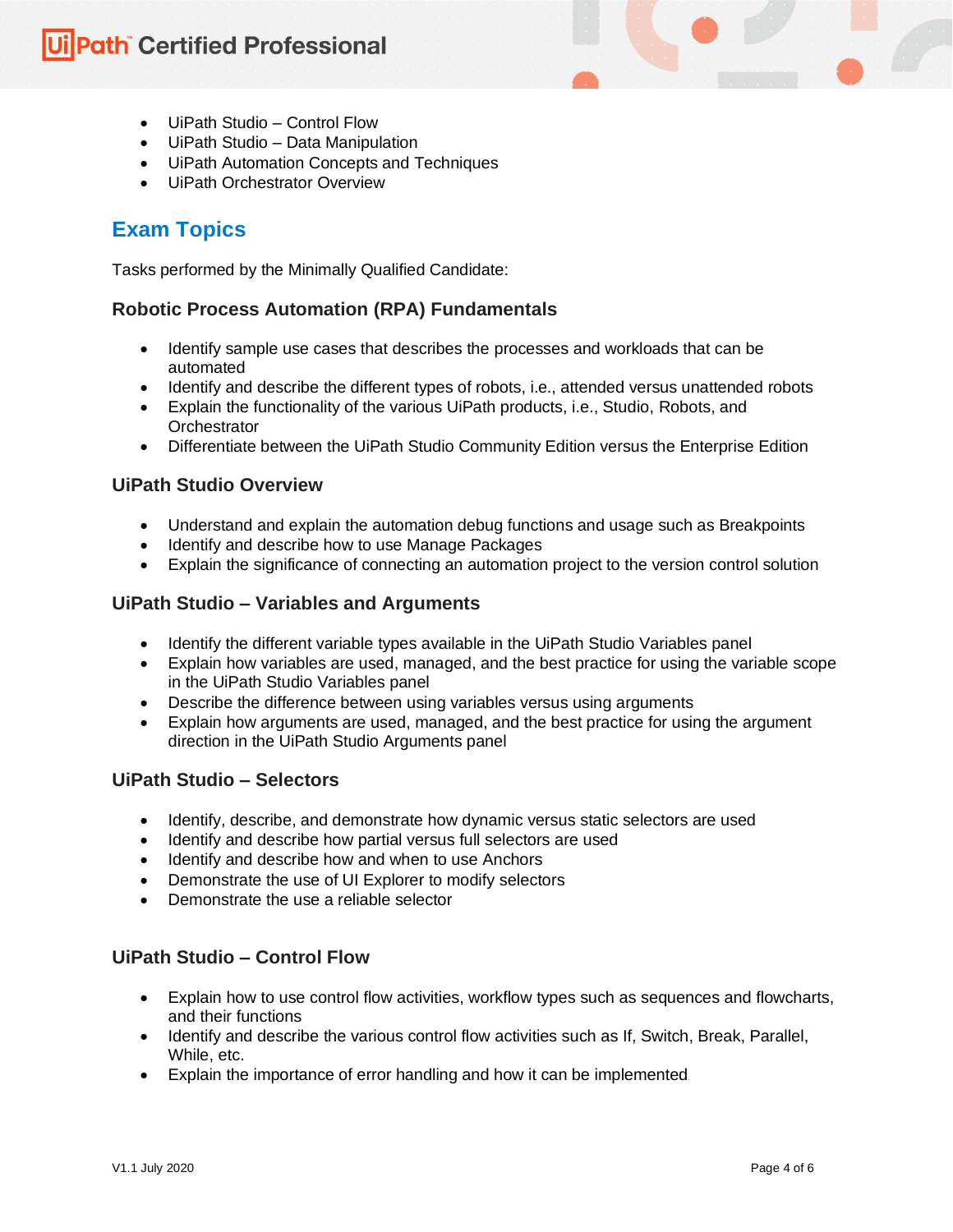#### <span id="page-4-0"></span>**UiPath Studio – Data Manipulation**

- Describe the importance and reasons why data manipulation is used
- Explain how string manipulations, collections, and datatables are used for data manipulation

#### <span id="page-4-1"></span>**UiPath Automation Concepts and Techniques**

- Identify and explain how e-mail automation is used
- Identify and describe Microsoft Excel and datatable functions, and how Excel activities are used for data manipulation
- Describe the functions used to extract data from a .pdf file; for example, using OCR

#### <span id="page-4-2"></span>**UiPath Orchestrator Overview**

- Describe how to provision a robot to UiPath Orchestrator
- Identify and describe how UiPath Orchestrator queues and assets are used
- Identify and explain how to publish packages to UiPath Orchestrator

### <span id="page-4-3"></span>**Environments, Applications, and/or Tools**

The Minimally Qualified Candidate (MQC) should be comfortable working with the following environments, applications, and/or tools:

- Microsoft Windows
- UiPath Studio
- UiPath Orchestrator
- Virtual environments (VMs)
- Browser (IE, Chrome, etc.)
- Version Control
- MS Office and/or MS Office Suite
- Notepad++ (or any other text editor)

## <span id="page-4-4"></span>**Recommended Training, On-the-Job, and Hands-on Experience**

The following represents the recommended learning path the Minimally Qualified Candidate (MQC) can take to prepare for the UiPath RPA Associate v1.0 Exam:

- UiPath Academy Training:
	- 1. RPA Starter course
	- 2. RPA Developer Foundation Learning Plan
	- 3. Automation Version Control Systems course

#### **OR**

- UiPath Academic Alliance course taught at universities and other organizations
	- 1. Robotic Process Automation Design & Development v1.0

**OR**

• Other training or self-learning sources that cover the subjects listed in this document to prepare for the exam.